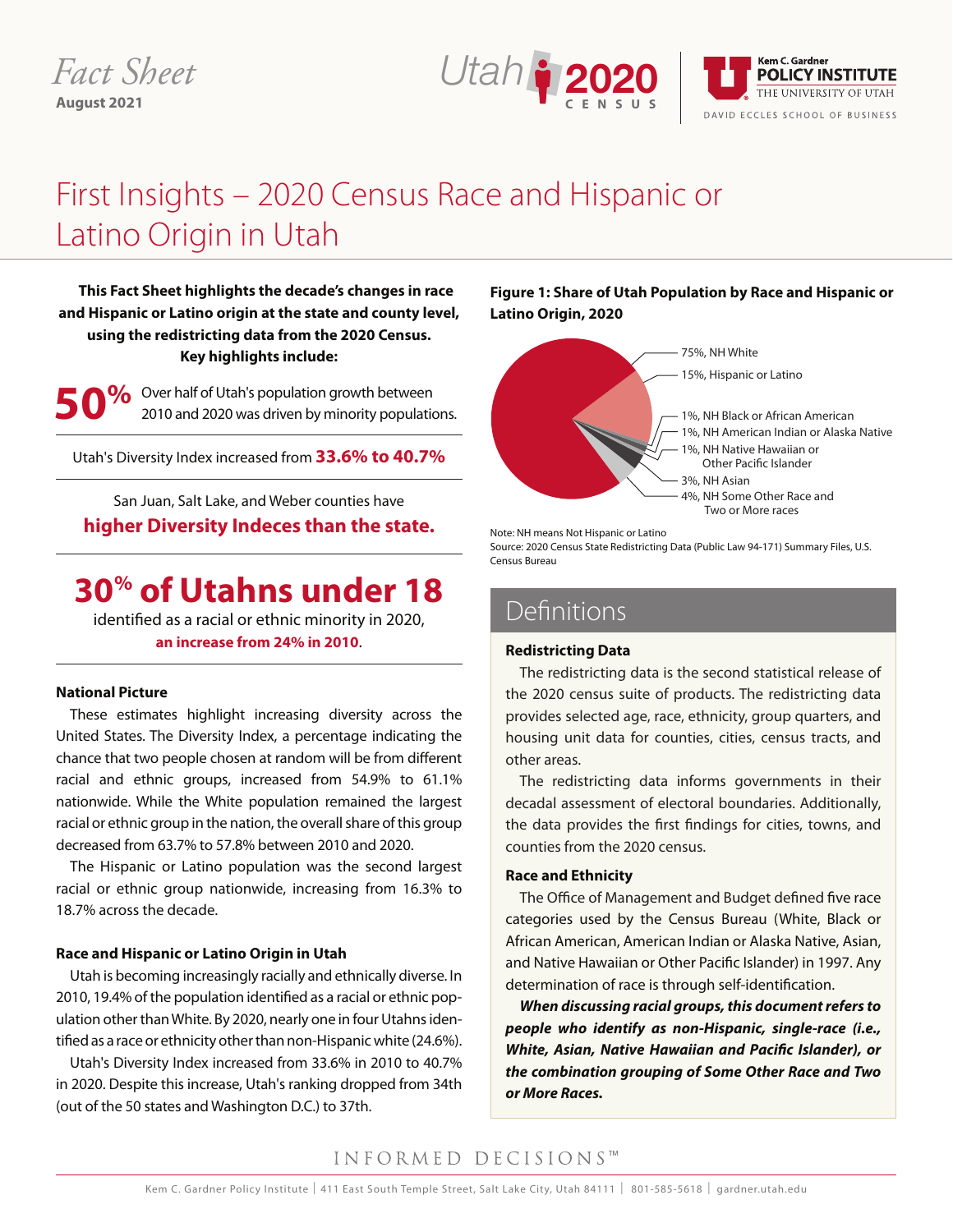#### **Table 1: Population Change and Sources of Growth by Race Hispanic or and Latino Origin in Utah, 2010-2020**

|                                              |           | <b>Population</b> | 2010-2020 Change |                 | Share of 2020     | <b>Share of</b>          |  |
|----------------------------------------------|-----------|-------------------|------------------|-----------------|-------------------|--------------------------|--|
|                                              | 2010      | 2020              | <b>Absolute</b>  | <b>Relative</b> | <b>Population</b> | <b>Population Change</b> |  |
| <b>Total Population</b>                      | 2,763,885 | 3,271,616         | 507,731          | 18.4%           | 100.0%            | 100.0%                   |  |
| <b>NH White</b>                              | 2,221,719 | 2,465,355         | 243,636          | 11.0%           | 75.4%             | 48.0%                    |  |
| Hispanic or Latino                           | 358,340   | 492,912           | 134,572          | 37.6%           | 15.1%             | 26.5%                    |  |
| NH Black or African American                 | 25,951    | 37,192            | 11,241           | 43.3%           | 1.1%              | $2.2\%$                  |  |
| NH American Indian or Alaska Native          | 27,081    | 28,690            | 1,609            | 5.9%            | 0.9%              | 0.3%                     |  |
| NH Asian                                     | 54,176    | 78,618            | 24,442           | 45.1%           | 2.4%              | 4.8%                     |  |
| NH Native Hawaiian or Other Pacific Islander | 23,909    | 35,831            | 11,922           | 49.9%           | 1.1%              | 2.3%                     |  |
| NH Some Other Race and Two or More Races     | 52,709    | 133,018           | 80,309           | 152.4%          | 4.1%              | 15.8%                    |  |
| Minority                                     | 542,166   | 806,261           | 264,095          | 48.7%           | 24.6%             | 52.0%                    |  |

Share is of total race or ethnicity population. NH - Non-Hispanic

Source: 2010 and 2020 Census State Redistricting Data (Public Law 94-171) Summary Files, U.S. Census Bureau

#### **Table 2: Population by Race and Hispanic or Latino Origin and Major Age Group, 2010 and 2020**

|                                              |                     |              |                        | 2020         |              |                     |              |                        |              |              |
|----------------------------------------------|---------------------|--------------|------------------------|--------------|--------------|---------------------|--------------|------------------------|--------------|--------------|
|                                              | <b>Under Age 18</b> |              | <b>Age 18 and Over</b> |              |              | <b>Under Age 18</b> |              | <b>Age 18 and Over</b> |              |              |
|                                              | <b>Total</b>        | <b>Total</b> | <b>Share</b>           | <b>Total</b> | <b>Share</b> | <b>Total</b>        | <b>Total</b> | <b>Share</b>           | <b>Total</b> | <b>Share</b> |
| <b>Total Population</b>                      | 2,763,885           | 871,027      | 31.5%                  | 1,892,858    | 68.5%        | 3,271,616           | 947,565      | 29.0%                  | 2,324,051    | 71.0%        |
| NH White                                     | 2,221,719           | 658,151      | 29.6%                  | 1,563,568    | 70.4%        | 2,465,355           | 667,355      | 27.1%                  | 1,798,000    | 72.9%        |
| Hispanic or Latino                           | 358,340             | 143,846      | 40.1%                  | 214,494      | 59.9%        | 492,912             | 176,302      | 35.8%                  | 316,610      | 64.2%        |
| NH Black or African American                 | 25,951              | 9,544        | 36.8%                  | 16,407       | 63.2%        | 37,192              | 11,822       | 31.8%                  | 25,370       | 68.2%        |
| NH American Indian or Alaska Native          | 27,081              | 8,643        | 31.9%                  | 18,438       | 68.1%        | 28,690              | 7,705        | 26.9%                  | 20,985       | 73.1%        |
| NH Asian                                     | 54,176              | 12,418       | 22.9%                  | 41,758       | 77.1%        | 78,618              | 15,793       | 20.1%                  | 62,825       | 79.9%        |
| NH Native Hawaiian or Other Pacific Islander | 23,909              | 9,190        | 38.4%                  | 14,719       | 61.6%        | 35,831              | 12,407       | 34.6%                  | 23,424       | 65.4%        |
| NH Some Other Race and Two or More Races     | 52,709              | 29,235       | 55.5%                  | 23,474       | 44.5%        | 133,018             | 56,181       | 42.2%                  | 76,837       | 57.8%        |
| Minority                                     | 542,166             | 212,876      | 39.3%                  | 329,290      | 60.7%        | 806,261             | 280,210      | 34.8%                  | 526,051      | 65.3%        |

Note: Share is of total race or ethnicity population. NH - Non-Hispanic

Source: 2010 and 2020 Census State Redistricting Data (Public Law 94-171) Summary Files, U.S. Census Bureau

The White population, the most prevalent racial or ethnic population in the state, grew by 243,636, but decreased as an overall share from 80.4% in 2010 to 75.4% in 2020. The Hispanic or Latino population is Utah's second largest racial and ethnic population at nearly half a million Utahns (492,912) in 2020. This group grew by 134,572 people, increasing from 13.0% of the population in 2010 to 15.1% in 2020.

The populations identifying as Some Other Race or Two or More Races increased by over 150%, the highest rate of any racial or ethnic population, from 52,709 in 2010 to 133,018 in 2020. The Native Hawaiian or Other Pacific Islander and Asian populations experienced the 2nd and 3rd highest growth rates, at 49.9% and 45.1%, respectively.

Growth in minority populations drove just over half (52%) of Utah's statewide growth between 2010 and 2020 – an increase from 40.2% of growth between 2000 and 2010. The Hispanic or Latino population accounted for over one-quarter (26.5%) of statewide population growth across the decade and 43% of growth in the minority population. The Some Other Race and

# **Figure 2: Utah Counties with a Diversity Index over 33% in relation to the State of Utah, 2020**



Source: 2020 Census State Redistricting Data (Public Law 94-171) Summary Files, U.S. Census Bureau

Two or More Races populations were responsible for 16% of statewide growth and 30% of the growth of the minority population.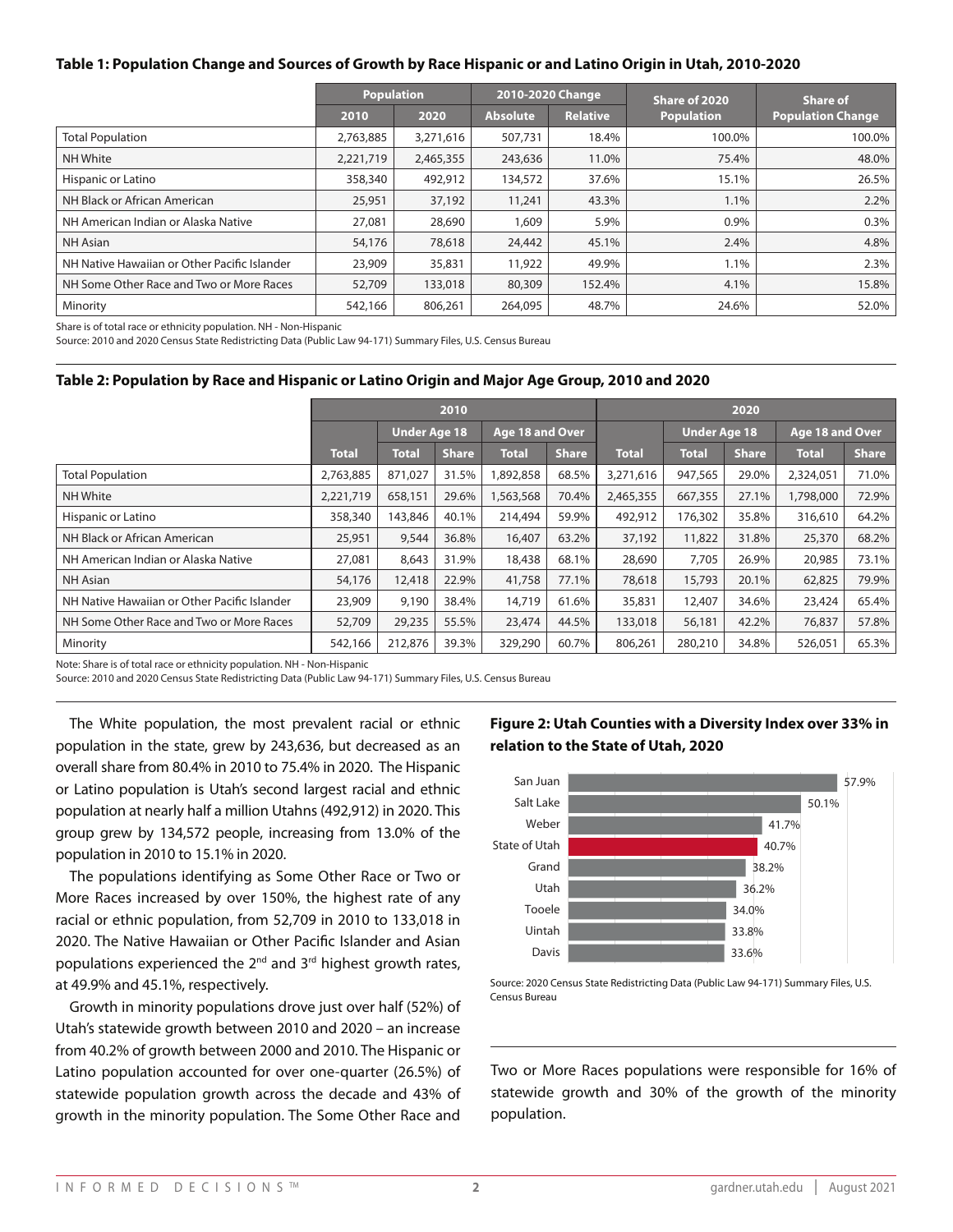## **Age of Racial and Hispanic or Latino Origin Populations in Utah**

Utah's younger population has long been more racially and ethnically diverse than the older population. The 2020 data reflects the continuation of youth-driven racial and ethnic diversity, with minority populations representing 30% of those under 18 compared with 23% for over 18. A larger share of the under 18 population identified as Hispanic or Latino than the over 18 (19% compared to 14%), and the Some Other Race and Two or More Races populations were also higher for the younger population (5.9% under 18 and 3.3% over 18).

## **Race and Hispanic or Latino Origin in Utah Counties**

San Juan County has the highest diversity index in the state (57.9%), with the largest racial or ethnic group being American Indian or Alaska Native at 49.5%. Salt Lake County has the second highest diversity index (50.1%), which increased from 42.1% in 2010. Just over two-thirds (67.6%) of the population in Salt Lake County identifies as White, followed by the Hispanic or Latino population at 19.6%. Daggett and Morgan counties have the lowest Diversity Index values at 11.1% and 11.4%, respectively. See Tables 4 and 5 for more details.

Salt Lake County is home to the largest share of the following populations: Hispanic or Latino, Black or African American, Asian, and Native Hawaiian or Other Pacific Islander. Grand County has the highest share of the population identifying as Some Other Race or Two or More Races.

# **Table 3: Largest County Shares of Race and Hispanic or Latino Origin, 2020**

| <b>Race/Ethnicity</b>                            | <b>Highest Share</b><br><b>County</b> | <b>Percent of</b><br><b>Population</b> |
|--------------------------------------------------|---------------------------------------|----------------------------------------|
| NH White                                         | Daggett County                        | 94.2%                                  |
| Hispanic or Latino                               | Salt Lake County                      | 19.6%                                  |
| NH Black or African American                     | Salt Lake County                      | 1.9%                                   |
| NH American Indian and Alaska Native             | San Juan County                       | 49.5%                                  |
| <b>NH</b> Asian                                  | Salt Lake County                      | 4.2%                                   |
| NH Native Hawaiian and Other<br>Pacific Islander | <b>Salt Lake County</b>               | 1.8%                                   |
| NH Some Other Race and<br>Two or More Races      | <b>Grand County</b>                   | 4.9%                                   |
| Minority                                         | San Juan County                       | 58.4%                                  |

Source: 2020 Census State Redistricting Data (Public Law 94-171) Summary File, U.S. Census Bureau

# Redistricting Resources

Redistricting File Information Racial and Ethnic Diversity in the United States Gardner Institute 2020 Census Materials Census 2010: A First Look at Utah Results

## **Table 4: Population by Race and Hispanic or Latino Origin, Utah Counties, 2020**

|                      |                                   |              |                                                      | <b>Race Alone (Not Hispanic or Latino)</b>                   | <b>Some Other</b> |                                                                |                                                                                |                              |                 |
|----------------------|-----------------------------------|--------------|------------------------------------------------------|--------------------------------------------------------------|-------------------|----------------------------------------------------------------|--------------------------------------------------------------------------------|------------------------------|-----------------|
|                      | <b>Total</b><br><b>Population</b> | <b>White</b> | <b>Black or</b><br><b>African</b><br><b>American</b> | <b>American</b><br><b>Indian and</b><br><b>Alaska Native</b> | <b>Asian</b>      | <b>Native Hawaiian</b><br>and Other<br><b>Pacific Islander</b> | <b>Race and Two or</b><br><b>More Races (Not</b><br><b>Hispanic or Latino)</b> | <b>Hispanic</b><br>or Latino | <b>Minority</b> |
| <b>State of Utah</b> | 3,271,616                         | 2,465,355    | 37,192                                               | 28,690                                                       | 78,618            | 35,831                                                         | 133,018                                                                        | 492,912                      | 806,261         |
| Beaver               | 7,072                             | 5,717        | 23                                                   | 70                                                           | 32                | 21                                                             | 143                                                                            | 1,066                        | 1,355           |
| <b>Box Elder</b>     | 57,666                            | 49,361       | 161                                                  | 383                                                          | 438               | 98                                                             | 1,688                                                                          | 5,537                        | 8,305           |
| Cache                | 133,154                           | 109,376      | 1.045                                                | 620                                                          | 2,303             | 660                                                            | 4,074                                                                          | 15,076                       | 23,778          |
| Carbon               | 20,412                            | 16,645       | 50                                                   | 199                                                          | 63                | 29                                                             | 749                                                                            | 2,677                        | 3,767           |
| Daggett              | 935                               | 881          | $\mathbf{1}$                                         | $\Omega$                                                     | 1                 | $\overline{2}$                                                 | 21                                                                             | 29                           | 54              |
| Davis                | 362,679                           | 292,458      | 4,008                                                | 1,464                                                        | 6,907             | 3,204                                                          | 15,343                                                                         | 39,295                       | 70,221          |
| Duchesne             | 19,596                            | 16,736       | 21                                                   | 875                                                          | 60                | 39                                                             | 580                                                                            | 1,285                        | 2,860           |
| Emery                | 9,825                             | 8,811        | $\overline{2}$                                       | 55                                                           | 36                | 7                                                              | 209                                                                            | 705                          | 1,014           |
| Garfield             | 5,083                             | 4,446        | 5                                                    | 90                                                           | 30                | $\overline{7}$                                                 | 121                                                                            | 384                          | 637             |
| Grand                | 9,669                             | 7,481        | 65                                                   | 330                                                          | 80                | 11                                                             | 476                                                                            | 1,226                        | 2,188           |
| Iron                 | 57,289                            | 47,620       | 375                                                  | 948                                                          | 621               | 237                                                            | 2,006                                                                          | 5,482                        | 9,669           |
| Juab                 | 11,786                            | 10,781       | 11                                                   | 89                                                           | 32                | 41                                                             | 258                                                                            | 574                          | 1,005           |
| Kane                 | 7,667                             | 6,924        | 27                                                   | 119                                                          | 59                | 1                                                              | 215                                                                            | 322                          | 743             |
| Millard              | 12,975                            | 10,636       | 15                                                   | 100                                                          | 141               | 13                                                             | 296                                                                            | 1,774                        | 2,339           |
| Morgan               | 12,295                            | 11,562       | 12                                                   | 31                                                           | 57                | $\mathbf 0$                                                    | 295                                                                            | 338                          | 733             |
| Piute                | 1,438                             | 1,276        | $\Omega$                                             | $\overline{4}$                                               | 0                 | 0                                                              | 34                                                                             | 124                          | 162             |
| <b>Rich</b>          | 2,510                             | 2,329        | 11                                                   |                                                              | $\overline{2}$    | $\overline{4}$                                                 | 66                                                                             | 97                           | 181             |
| Salt Lake            | 1,185,238                         | 800,914      | 21,976                                               | 7,205                                                        | 50,241            | 21,194                                                         | 51,620                                                                         | 232,088                      | 384,324         |